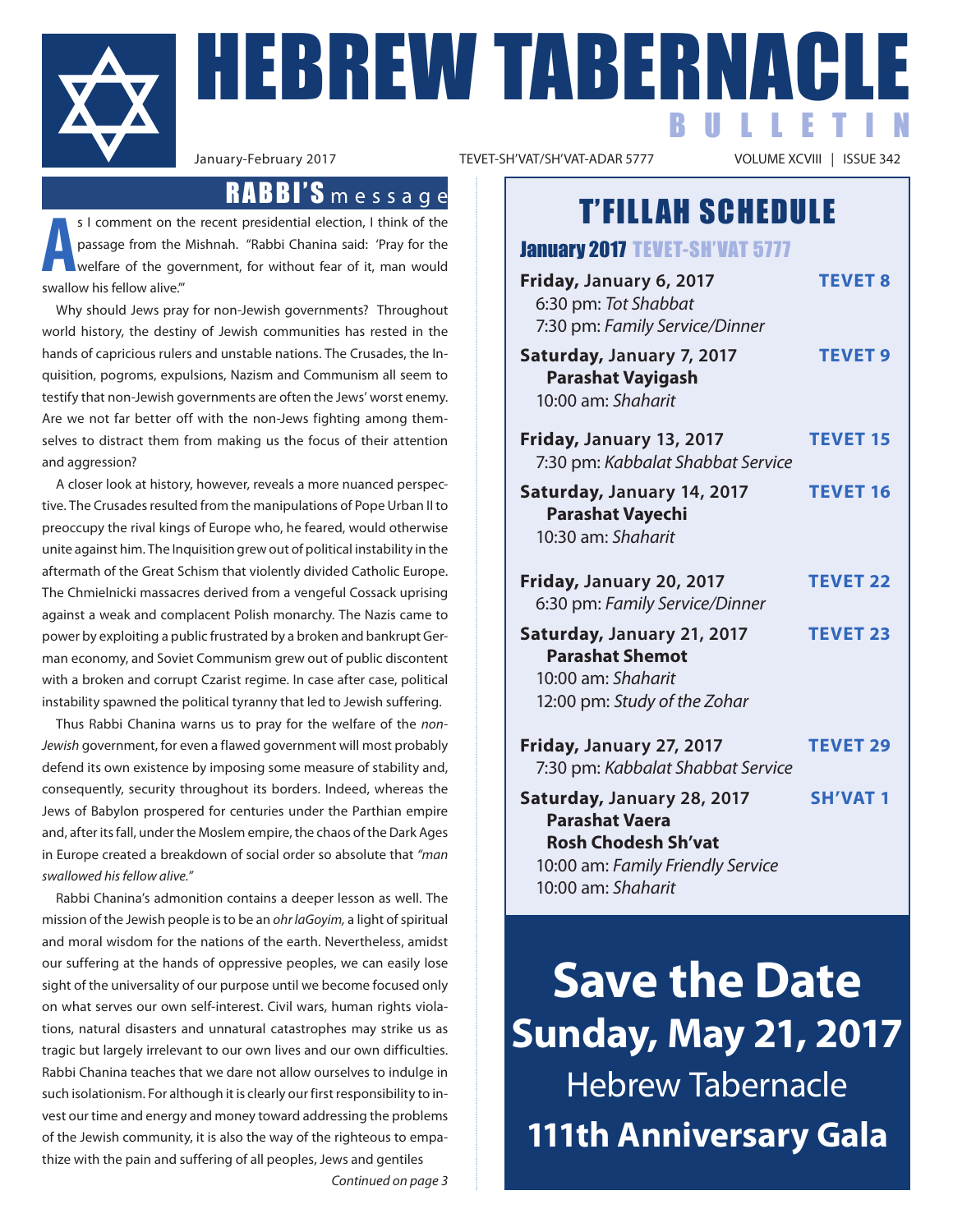

## **IEBREW TABERNACLE CONGREGATION**

*A Liberal Congregation & Progressive Community Center* 

| rebjeff2028@gmail.com                                                                                                                  |
|----------------------------------------------------------------------------------------------------------------------------------------|
|                                                                                                                                        |
|                                                                                                                                        |
| rselig@lycos.com                                                                                                                       |
|                                                                                                                                        |
| jslcsw@aol.com                                                                                                                         |
|                                                                                                                                        |
| mkleinnyc@rcn .com                                                                                                                     |
|                                                                                                                                        |
| ren 27@rocketmail.com                                                                                                                  |
|                                                                                                                                        |
| paulglassman@juno.com                                                                                                                  |
| Lcytryn@gmail.com                                                                                                                      |
|                                                                                                                                        |
| dianaddouglas@hotmail.com                                                                                                              |
| susan_gellert@yahoo.com                                                                                                                |
|                                                                                                                                        |
| dianaddouglas@hotmail.com                                                                                                              |
| Richard Ehrenreich  Men's Club President<br>rehrenreichusa@nyc.rr.com                                                                  |
| skhspr@gmail.com                                                                                                                       |
|                                                                                                                                        |
| htoffice@nyc.rr.com                                                                                                                    |
|                                                                                                                                        |
| htoffice@nyc.rr.com                                                                                                                    |
| 347-843-7111                                                                                                                           |
| Youth & Family Committee  htoffice@nyc.rr.com                                                                                          |
| Harriet Bailer, Diana Douglas & Regina gradess GoldWing Curators<br>EHBailer@aol.com;dianaddouglas@hotmail.com;<br>ReginaG99@gmail.com |
| Web address: www.hebrewtabernacle.org<br>,,,,,,,,<br>.                                                                                 |

Published bi-monthly by the Hebrew tabernacle of Washington Heights 551 Fort Washington Ave. New York, NY 10033-1908 a member of the union for Reform Judaism

#### Deadline for inclusion in the March-April Bulletin is February 15sth

material received after that date will be held until the May-June 2017 issue. *htoffice@nyc.rr.com*

## T'FILLAH SCHEDULE

#### February 2017 SH'VAT-ADAR 5777

| FCUIUAIVZUIT SH VAI-AUAK 377                                                                               |                  |
|------------------------------------------------------------------------------------------------------------|------------------|
| Friday, February 2, 2017<br>6:30 pm: Tot Shabbat<br>7:30 pm: Kabbalat Shabbat Services                     | <b>SH'VAT 7</b>  |
| Saturday, February 3, 2017<br><b>Parashat Bo</b><br>10:00 am: Shaharit                                     | <b>SH'VAT 8</b>  |
| Friday, February 10, 2017<br>6:30 pm: Family Service/Dinner                                                | <b>SH'VAT 14</b> |
| Saturday, February 11, 2017<br><b>Parashat Beshalach</b><br><b>Tu BiShvat</b><br>10:00 am: Shaharit        | <b>SH'VAT 15</b> |
| Friday, February 17, 2017<br>7:30 pm: Kabbalat Shabbat Services                                            | <b>SH'VAT 21</b> |
| Saturday, February 18, 2017<br><b>Parashat Yitro</b><br>10:00 am: Shaharit<br>12:00 pm: Study of the Zohar | <b>SH'VAT 22</b> |
| Friday, February 24, 2017<br>7:30 pm: Kabbalat Shabbat Services                                            | <b>SH'VAT 28</b> |
| Saturday, February 25, 2017<br><b>Parashat Mishpatim</b><br><b>Shabbat Shekalim</b>                        | <b>SH'VAT 29</b> |

10:00 am: *Shaharit*

# **Save the Date Sunday, May 21, 2017**

## 111th Anniversary Gala

*with dinner & music* **JOIN US IN HONORING:**

Members of Hebrew Tabernacle: **Mark Hamburgh,** Esq., and **Rita Hamburgh,** *NY Presbyterian Dept. of Rehabilitation Medicine.*

Member of the Uptown Church: Jennifer Hoppa, Northern Manhattan Parks, NYC Department of Parks & Recreation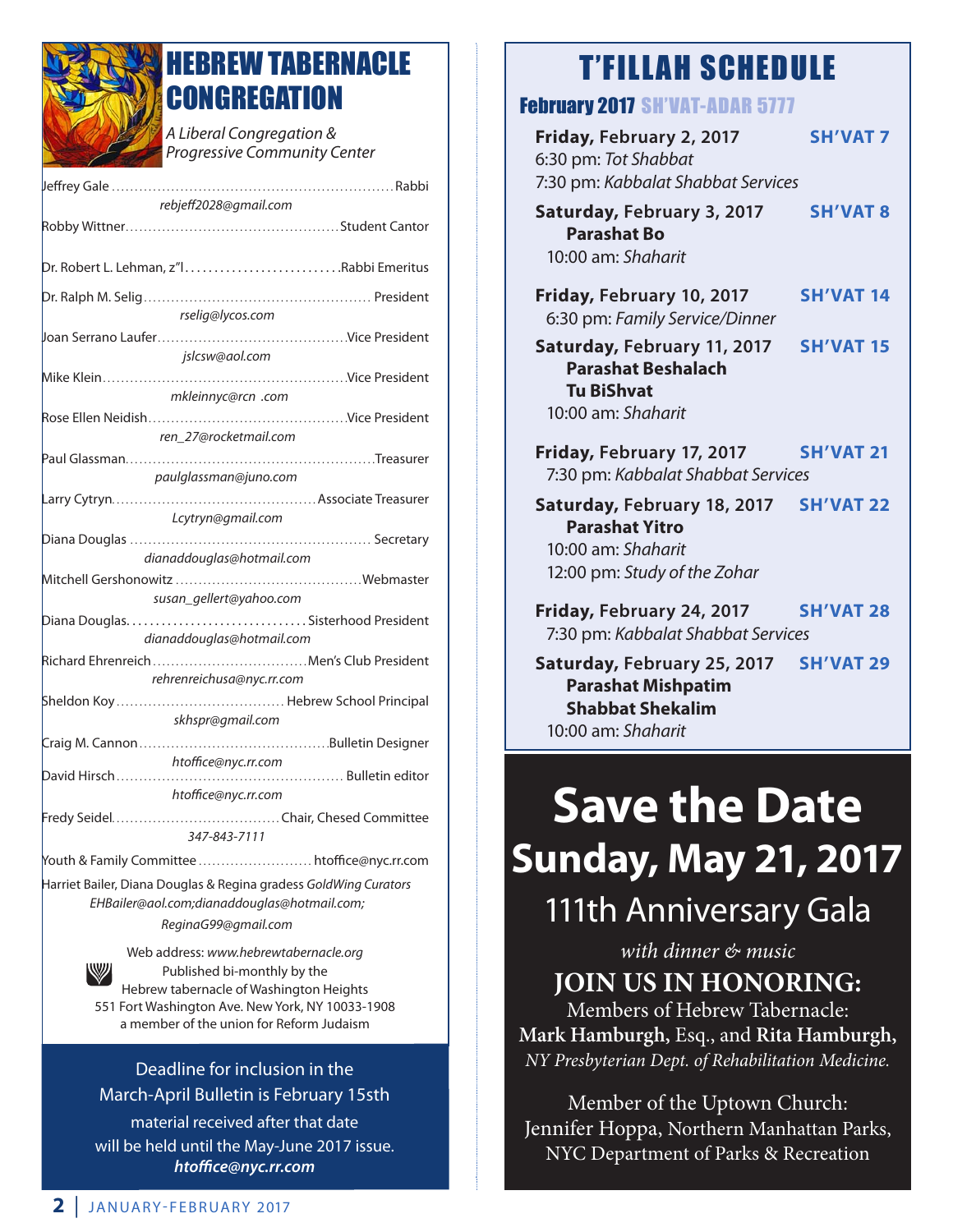#### RABBI'S Message

*Continued from page 1* alike.

 In the Washington Post, Fareed Zakaria wrote: "I know that many people who opposed Donald Trump's election want him to fail. I don't. It's much better for the country and the world if Trump does well in the White House. That is not "normalizing" him, as some worry, but recognizing that the situation is what it is and trying to hope for the best. When Trump does things I disagree with, I will loudly protest. But if he ends up doing things that are sensible, I will cheer." I share this point of view. While there are real fears in terms of foreign policy, the oppression of minorities and undocumented immigrants on the home front, and social conservatism, we must respect the results of the election and give the federal government every opportunity to succeed.

 At the same time, Judaism, especially in its liberal form, must function as a counter-culture. Rabbi Michael Lerner pointed out: "The Jews created legislation and social practices that are so deeply radical in their impact that they potentially undermine the social basis for any system of oppression. First, there is the reality of building a religion around a set of holy writings and then encouraging people to study those writings. The result is that Jews had one of the highest levels of literacy in the ancient world, and with it the ability for ordinary people to gain access to knowledge that elsewhere was restricted to ruling elites and their hired scribes, philosophers, and playwrights. There is a corpus of social legislation that unequivocally promotes the cause of the poor and the other (the ger, or stranger, of whom it is written in the Torah: "You should love the stranger"). There is the insistence in the Torah that all are equal before the law–including the ger. Law is built not to sanctify privilege but to insist on one standard that is to be applied to all."

 Indeed, if there is legislation which sanctifies privilege or which oppresses the most vulnerable elements of American society, we must oppose it with all our heart, with all our soul, and with all our might." In Washington Heights, we can help build a truly inclusive community which is the antithesis to the hate rhetoric that has pervaded American society. We can create a counter-culture. The success of the Interfaith Thanksgiving Program on November 20th was an excellent first step.

 Though his teaching, Rabbi Chanina illustrates poignantly that, in contrast to history's testimony of man's inhumanity to man, the Jew directs not only his material resources but also the very real power of his prayer toward the welfare of every person with whom he shares his place in God's world.

 Through his teaching, Rabbi Chanina illustrates poignantly that, in contrast to history's testimony of man's inhumanity to man, the Jew directs not only his material resources but also the very real power of his prayer toward the welfare of every person with whom he shares his place in God's world. Therefore, let us not respond to the presidential election with anger and despair, but as an opportunity to get involved, to interact with the wider American community, to fulfill the mitzvah of *tikkun olam*–repairing our broken society



#### **SUBSCRIBE TO THE BULLETIN!!**

Dear Hebrew Tabernacle Members,

 You are receiving this edition of the Bulletin electronically unless we have received a request to send a hard copy through the mail. If you would like to receive a hard copy, we ask that you subscribe by sending a \$5 contribution to The Bulletin Fund (if you have not already done so). We also ask that you consider contributing to The Hebrew School Scholarship Fund and the Senior Citizens Support Fund. Please make checks out to Hebrew Tabernacle and write the name of the Fund in the Memo line. *Thanks for your support!!*

#### **Welcome New Members!!!!**

On behalf of the Board of Trustees and the entire congregation, I would like to welcome you all and look forward to spending many life cycle events with you in the years to come. We are here for you. If you have any questions or are in need of assistance please reach out to any of the officers, or contact David Hirsch in the office.

**Justin and Yocasta Shames** -  *Children: Adina (10) , Gavin (5).*  **Peter and Meredith Ross** *- Children: Leo (10), Isaac (5)* **Vivian Anapol Joseph and Eve Trimble** - *Children: Delancey (9), Marlowe (6)* **Iris Snyder** -  *Children: Elijah (6), Jordan (5)* **Amy Nathanson** - *Child: Asher Morgan (9)*

**TOT SHABBAT MEMBERS Michael Daniels and Sarah Levithan** - *Child: Benjamin (1)* **Erica and Joe Krepp** - *Child : Isabel*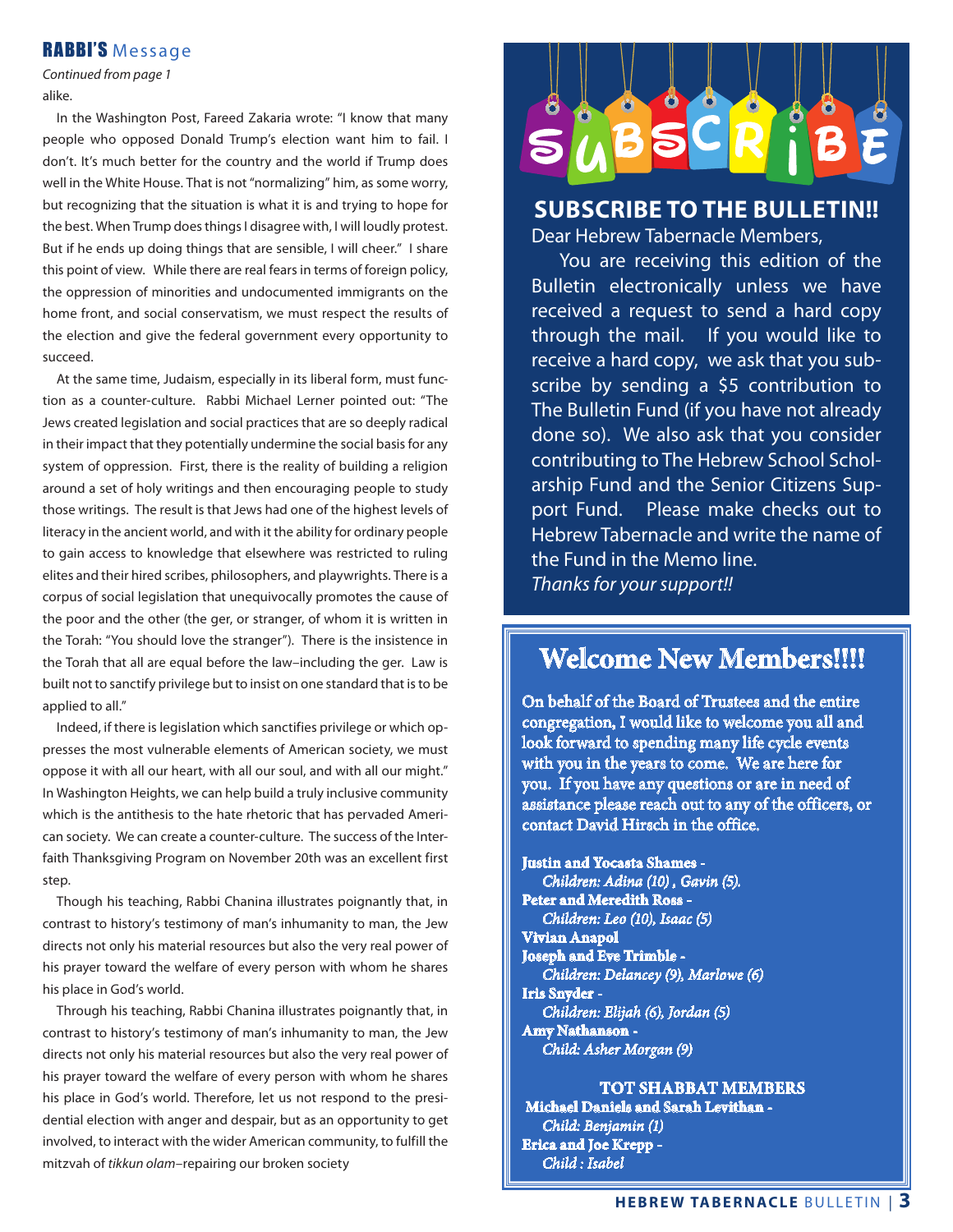## Fabulous Family Services & Dinners

Our first Friday Family Service and Dinner after the High Holidays was held on November 4. Before the dinner, Kitah Gimmel had everyone in stitches with their humorous play about Noah's Ark. They asked us what we would bring, if we were getting on the ark, and they also asked us to consider the serious side of this story of judgment and rescue. Gimmel includes Amitai,,Elijah, Emmett, Samantha, Silvie, Vivian and Xander. Kita Zayin shared their hopes and dreams about their upcoming Bar/Bat Mitzvah celebrations, and asked us to share what had been important about our own Jewish rites of passage. Zayin includes Ben, Ethan P, Ethan W., Helena, Isaac, Julia and Laszlo.

We enjoyed one last fabulous dinner catered by Susan Blum, who has provided nourishment and beauty to our congregational dinners, hamentaschen baking parties and many other celebrations for many years. We wish her and her family well on her semi-retirement and their move to Florida. Parents and kids worked off some of those fabulous calories with Israeli dancing to klezmer music.

Recently on December 9, during the family Kabba-

lat Shabbat service, Kitah Vav presented what they had learned about the Bar'chu prayer. They taught us its history, meaning, choreography and its multiple roles in our liturgy. With Cantor Robby, they led us in the Bar'chu and asked us to share "How do you feel or what are you thinking when you say the Bar'chu?" Vav includes Aidan, Eddie, Eleanor, Jasmine, Josie, Maya, Olivia and Tara.

Before dinner Kitah Bet shared their knowledge of Chanukah —its traditions and the miracle of the oil and its light. They asked us, "What brings light into your life?" Bet includes Charlie, Elijah, Ilona, Jamie, Josie, Mira and Nina.

There was a delicious display of potluck cooking, donated pizza and vegetarian Indian fare—but not for long—as members and newcomers mingled over the meal.

We had a nice turnout for the Community Chanukah Candle Lighting service on Friday, Dec. 30. Please join us at the next Family Service and Dinner on Jan. 20 and the next Saturday Family-Friendly Shabbat Service on Jan. 28—whether you have young kids (or grandkids) or not.

All are welcome!

## IN MEMORIAM

On Tuesday, August 30, our community lost a dear friend.

I too, lost a friend, a good friend. I am talking about Hannah Eisner. Even though I knew her fleetingly, I only really got to know her when she attended my lectures.

Hannah had a thirst for knowledge and learning. In my fourteen years of lecturing at the Hebrew Tabernacle she was a constant participant to my lectures, regardless of the subject matters of the lectures. She also attended Rabbi Gale's lectures as well as Dr. Glass's lectures on the Zohar.

Most of those times she was the first one to join these lectures. I fondly recall the many times she would call me to ask questions about our heritage.

Hannah joined the Hebrew Tabernacle together with her husband Norman when our Temple was still on 161st. Street. Ever since then she was a fixture at our services, both on 161st. Street and our new sanctuary on Fort Washington Ave. In our new location, on the high holidays Hannah used to sit together with her husband and her two sons Arthur and William in the first row on the balcony next to another fixture of our temple at the time, Traude Hamburg.

There were many times when you could find Hannah in Norman's cleaning store (Lorraine Cleaners) on Broadway and 207th Street at Norman's side, helping him to run the store and to serve his customers. When Norman passed away she worked for 20 years as a staff member at the Nagle Avenue Y.

At our temple Hannah did volunteer work as chairwoman of the Chesed Committee, welcoming visitors and new members to our Services. As an active member of the sisterhood as well as our Bikkur Cholim, she made and organized phone calls to our members who were homebound, in hospitals or nursing homes. For many years she also helped in the kitchen when we had special functions which were not catered by professionals but by the women from our sisterhood. For approximately five years she was also a member of The Board of Directors of the Hebrew Tabernacle. We were the beneficiaries of her counsel and wisdom.

Who can ever forget Hannah's youthful, beautiful smile? It made you think she was in her twenties when in reality she was high up in the 80's, 92 when she went to her eternal sleep.

Hannah became an ardent Zionist when her grandson Adam made aliyah to Israel and joined the Israeli Defense Forces. She even started to learn a little bit of Hebrew!

All of us will miss her. I know this for a fact, because in the last three years of her life when she no longer could attend services on a regular basis due to illness all of us already missed her then.

The Kotzker Rebbe (1787-1859) once said that G'd puts his angels on earth to help their own community. When they have fulfilled their assignment, G'd calls his angels back to help G'd do his work elsewhere.

Hannah was one of G'd's favorite angels.

In fond memory.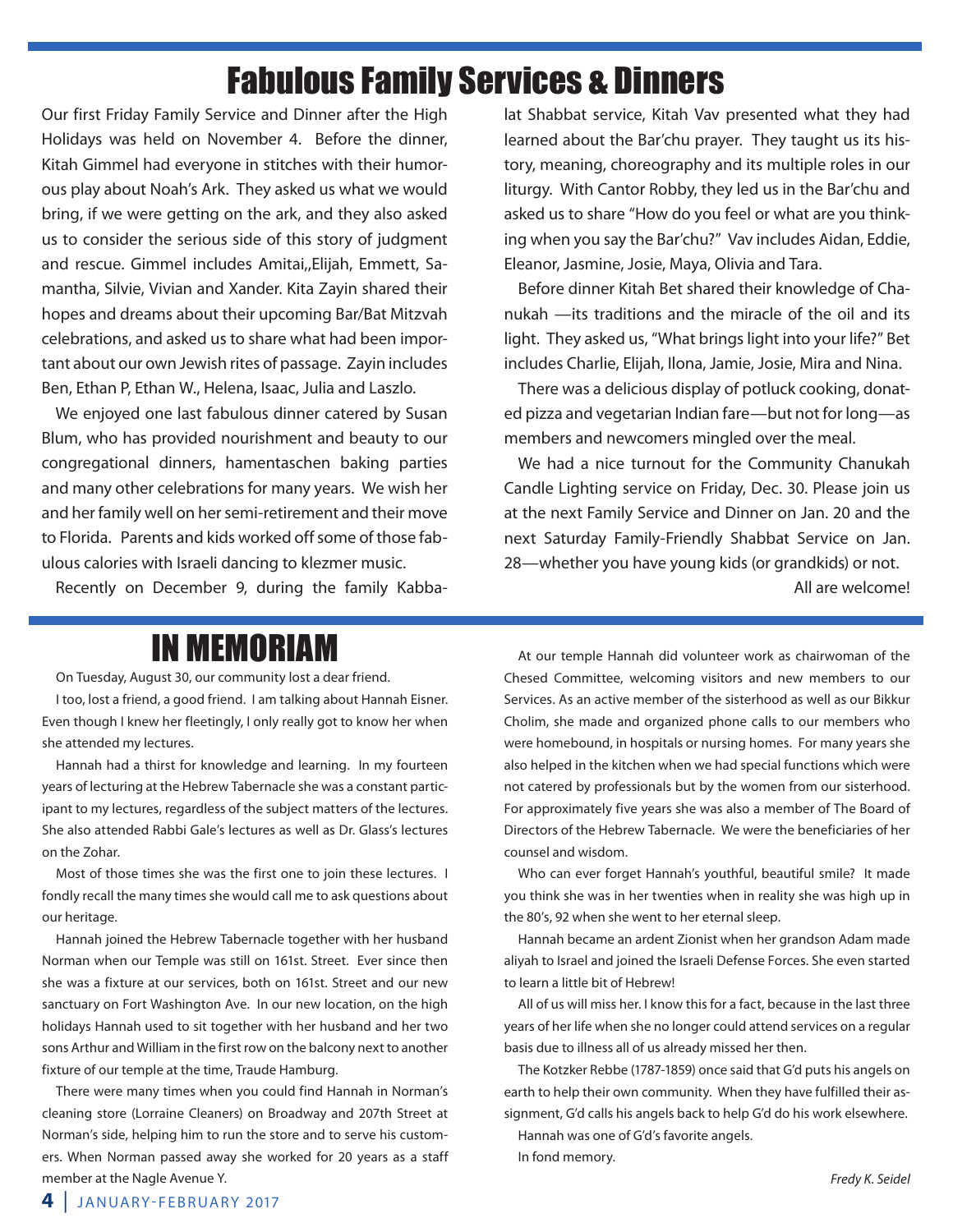## **The Hebrew Tabernacle's Armin and Estelle Gold Wing Gallery**

**January-February, 2017**



*Found Objects Art Exhibi*t

*Kitchen & Curb* **By Wilhelmina Grant**

#### **Artist Statement:**

Last year SISTAAH studio became a kitchen of sorts, where I cooked up an art collection created from cookware, kitchen utensils, and objects which had literally been kicked to the curb.

**Kitchen & Curb** is the result of this juxtaposition of found object castoffs of discarded metals and plastics, representing a re-evaluation

of the life cycle of disposable everyday items in a throwaway society. My process of transforming and recycling outdated, rusty, or broken objects is a metaphor for renewal and

boundless possibilities which also mirrors my life as a two-time survivor of breast cancer - 22 years and counting.





**The Kitchen & Curb** art works are available for purchase, with a small donation contributed to the Hebrew Tabernacle's Gold Wing. For more information contact the artist, Wilhelmina Grant by Email: **sistaahstudio@gmail.com** or telephone: **718-926-0446.**

## **Artist's Opening Reception Saturday, January 7, 2017 12:30 pm - 5 pm,**

All are invited to begin the opening with 10 am Sabbath Services Exhibit ends Monday, February 27



## **The Armin and Estelle Gold Wing in the Hebrew Tabernacle**

**551 Fort Washington Ave, at 185 St, NY, NY 10033**

### **- FREE ADMISSION -**

Open M, W, F 11 am to 4 pm • Call 212-568-8304 for additional times or http://www.hebrewtabernacle.org.

*Directions: "A" train to 181 Street- Use the elevator at the 184 Street exit up to Fort Washington Avenue. Buses – M 4 and M 98*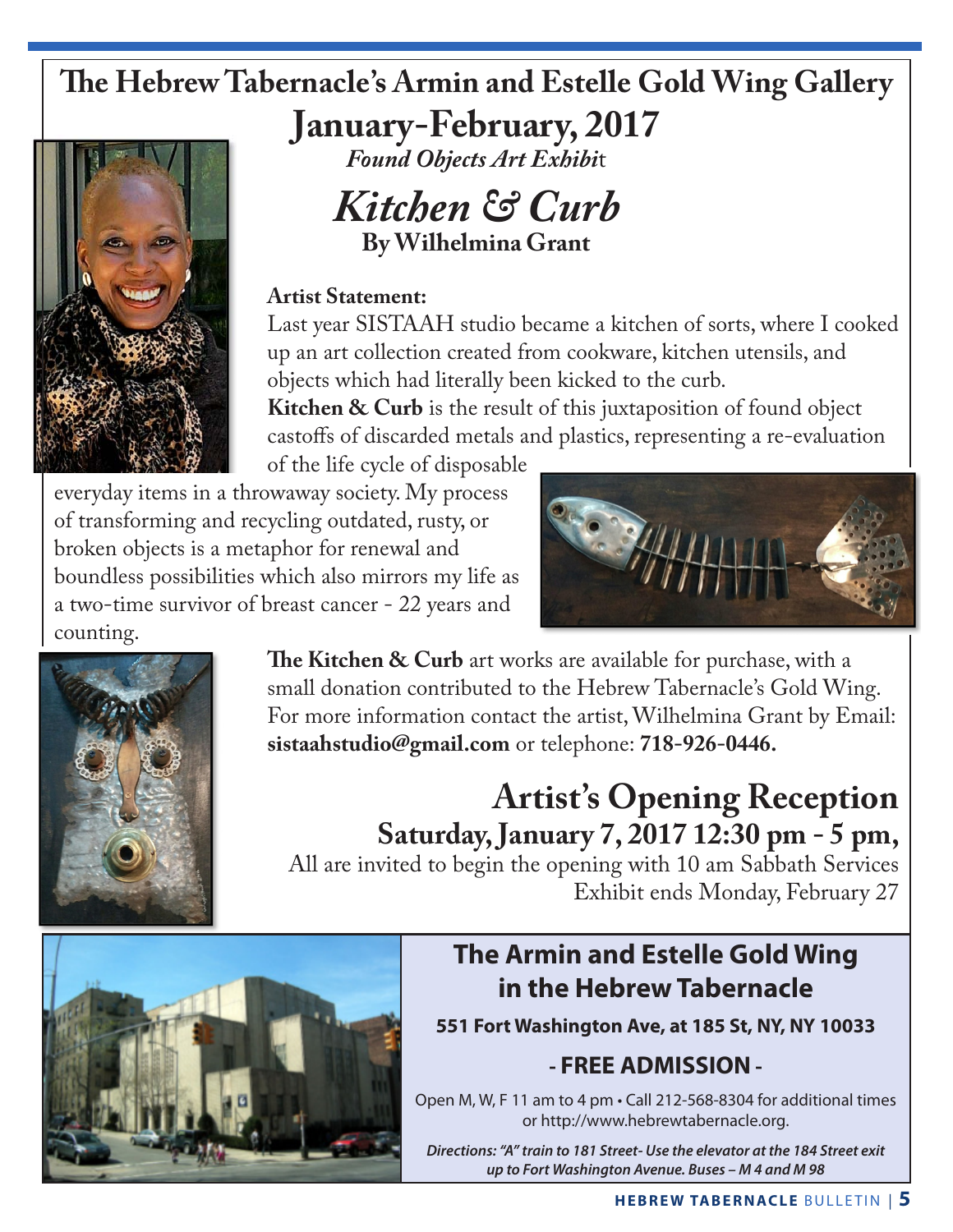#### **IN MEMORIAM**

In grateful memory of the departed whose names are taken from the records of Hebrew tabernacle and Beth am and which appear on a separate weekly Yahrzeit list. It is our minhag to read Yahrzeit names at the Shabbat services following the date. **If you would like a name read, please call the office in the preceding week**.

#### **YAHRZEIT LIST**

#### **January 8 – 14, 2017**

Isaac Acker Dr. Arthur Arndt Alfred Bacharach Kurt Bachenheimer Charles Bargeski Hortense Bender Samuel Berger Esther Blum Isidore Brown Herman Cohen Ludwig Dahlberg Glady Ebel Kurt Elias Herman Engel Caroline Felsenthal Joseph Florsheim Ida H. Fraade Irma Frankel Walter Frankel Isaac Gitsky Felice Gould Helen Graff Jeanne Hamburger Henry M. Harris Sidney Hausman Theresa Heiman Josef W. Herzberg Sidney Jacobs Elsa L. Jonas Rudolph Kaufman

Natalie Klein Philip Laufer Frieda Lesser Augusta Levy Joseph Maculla Moritz Marx Tillie Michel Werner H. Norman Sidney C. Norris Thilo Nussbaum Celia Perlman Lilly Porjesz Betty Rosenberg Joseph Rosenthal Emma L. Samuels Sophie Waxman Shear Frieda Spaeth Alfred Steiner Alice Sternheimer Herman Weikersheimer Gretl Weil Julius Weinstein Rosel Wodowski

#### **January 15 – 21**

Frieda Adam Louis Austern Martin Baer Ruth Batt Carl Berney Cecile Bialos Nellie Blum

Julia Cahn Gerald Cappel Leonie Damitt Milton Dostis Richard Feist Flora Florsheim Max Florsheim Sidney Forscher Werner Frank Joseph Friedland Lina Froehlich Sadie Gold Hugo Gutmann Louis M. Hart Dr. Max Hofmann Erna Kastan Ludwig Katz Gerda Katzenstein Leopold Kestenbaum Samuel Kirchheimer William Kunreuther Alice Levy Ursula Lichtenstein Alice Loewensberg Salomon Loewensberg Rabbi Meyer Machlis Isidore Mannheim Fred Mathes Alfred Mortge Henry Oestreicher Ruth Oppenheimer Ascher Rosenbluth Sydney Rosenfeld Friedelle Rothschild Clem Salmon Hans Samuel

Diane Carol Schnee Dr. Solomon Schwartz Mary Seelig William Seideman Hermine Simon Alex Sonnenfeld Louise Stern Max Strauss Ruth Strauss Martin Thalheimer Tillie Weiler Harry Wertheim Fred Wolf

**January 22 – 28**

Bessie Adler Irwin J. Appel James Astor Kaethe Astor Josef Bachenheimer Hertha Baumblatt Sally Baumblatt Ruth Bekker Daniel Bloch Sol Briskie Simon Cohen Celia Farkas Martin Fleisher Clara Fromm Erna H. Furst Emanuel Glantz Samuel Golden Walter Greenbaum Frank Gretzer Simon Gruenbaum Continued on page 7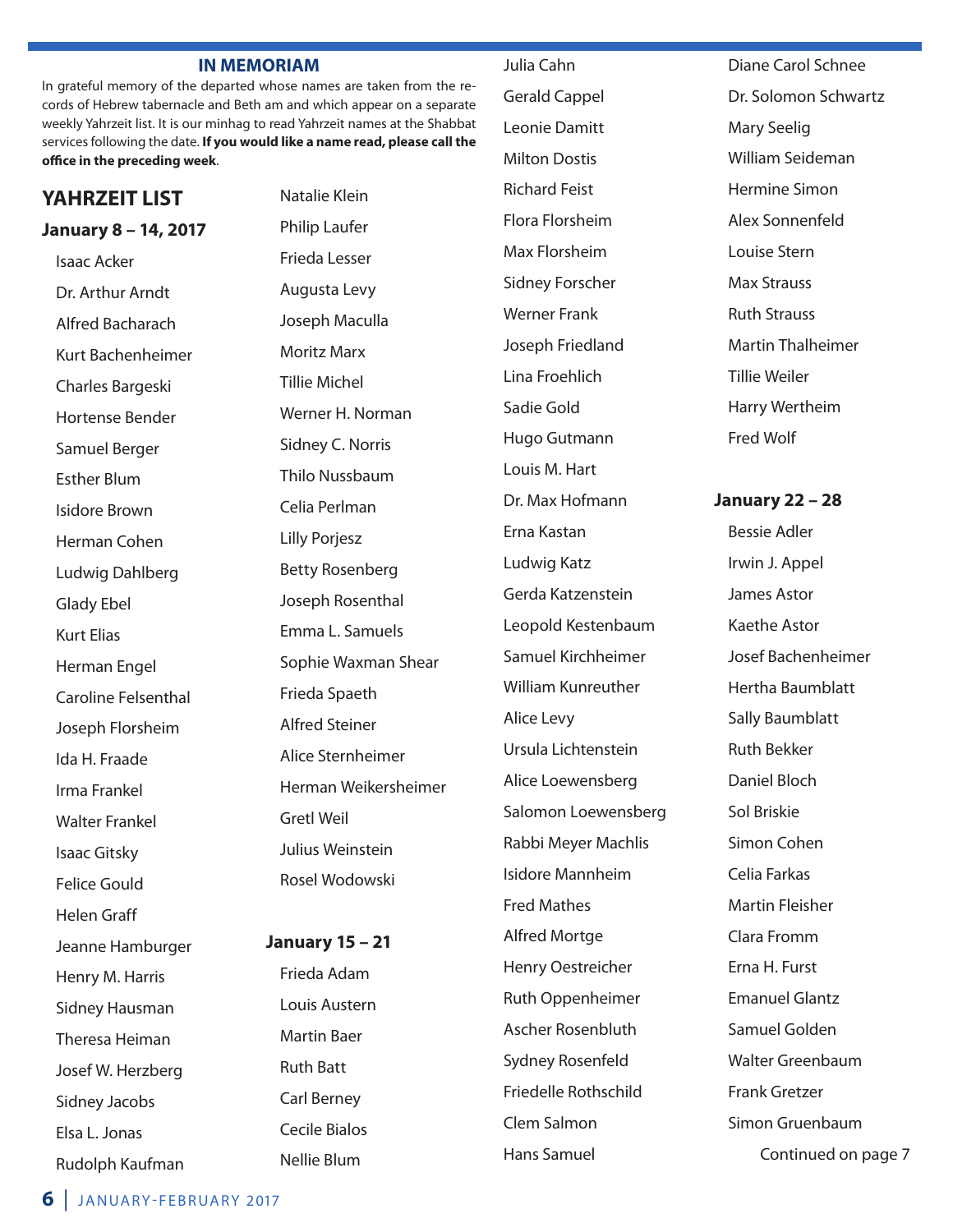#### **YAHRZEIT LIST**

*Continued from page 6* Charlotte Hamburger Louis Herman Regina Hirsch Max Kahn Max Katz Kurt Kaufmann Felicia Kopydlowski Robert Krause Moses Krotosky Ancel Land Susan Leopold Henry Maienthau Isadore Max Martha May Oswald H. Mayer Paul Meyer Ida Morgenroth Hedwig Mortge Helen Moses Simon Moskowitz Hermann Mueller Elsie Muller Jehuda Naor Emmy Newburger Kate Nordlinger Dr. Arthur Ollendorff Harry M. Osers Witkie Remiz Sigmund Rollman Rosalie Rosenbaum Ray Rosenfeld Manuel Saez Sarah Mode Sichel Samuel Sommers

Norman Steiner Leopold Stiefel Nathan Strauss Charles Sussman Isidor Weil Carrie Weiler Louis Winkler Alfred Wurzinger

#### **January 29 – February 4**

Herta Bachenheimer Amalie Barth Ruth Berger Joseph Blankenstein Margaret Burckhardt Lieselotte Callman Edward Collin Erna Daniel Stella Daub Esther Engel Edward Felsenthal Frieda Fleishman Greta Friedman Adalbert L. Furst Moritz Gartner Frederick Gerber Sylvia Goldberg Lilly Golub Frieda Hanff Cecilia Hirsch Berthold Hutz Rhoda Jaffin Archie Kalmus Katherine Karmel Anna Katzki Hedwig Kesson

Betty Kestenbaum Adelheit Klingenstein Bill Leipzig Dora Levine Carola Loewenstein David Lowenthal Earl Mable Regina Mandelbaum Heinz Marx Linda Diane Millett Betty Moser Rudolf Neuburg Herbert Neufeld Alexander Ockun Henry Phillips Ira Robinson Werner Rothenberg Louise Sanders Polina Schretski Rose Schwartz Sam Silverstein Ida Strauss Rose Strauss Selma Strauss Erna Teichner Walter Tunick Rosa Uhlfelder Helen B. Weisel

#### **February 5 – 11**

Doris Bader Iosif Barg Ruth Bargeski Leo Barth Walter Bassist Isaac E. Cohen Leah Coin Eva Davidoff Lina Erle Julia Fleischer Sadie Forman Sybille Francke Herta Frank Klara Fried Bertha Gluck Else Godwin Frieda Goetz Max Goldmann Steffie Goldmann Fred H. Hamburger Rosalie Hart Else Heart Albert Heimann John J. Hochstadter Gertrude S. Horowitz Jerome Jacobs Matthew Jacobs Frieda Kahn Herbert Katz Morris Klein Paul A. Kohlmann Ariel 'Eric' Kruk Corinne Lauber Stefan Lauber Dr. Frederick B. Laufer Rose Levy Herbert Lichtstern Bernice Lubich Jennie Malinoff Dr. Israel R. Margolies Dr. Leo Marquith Continued on page 8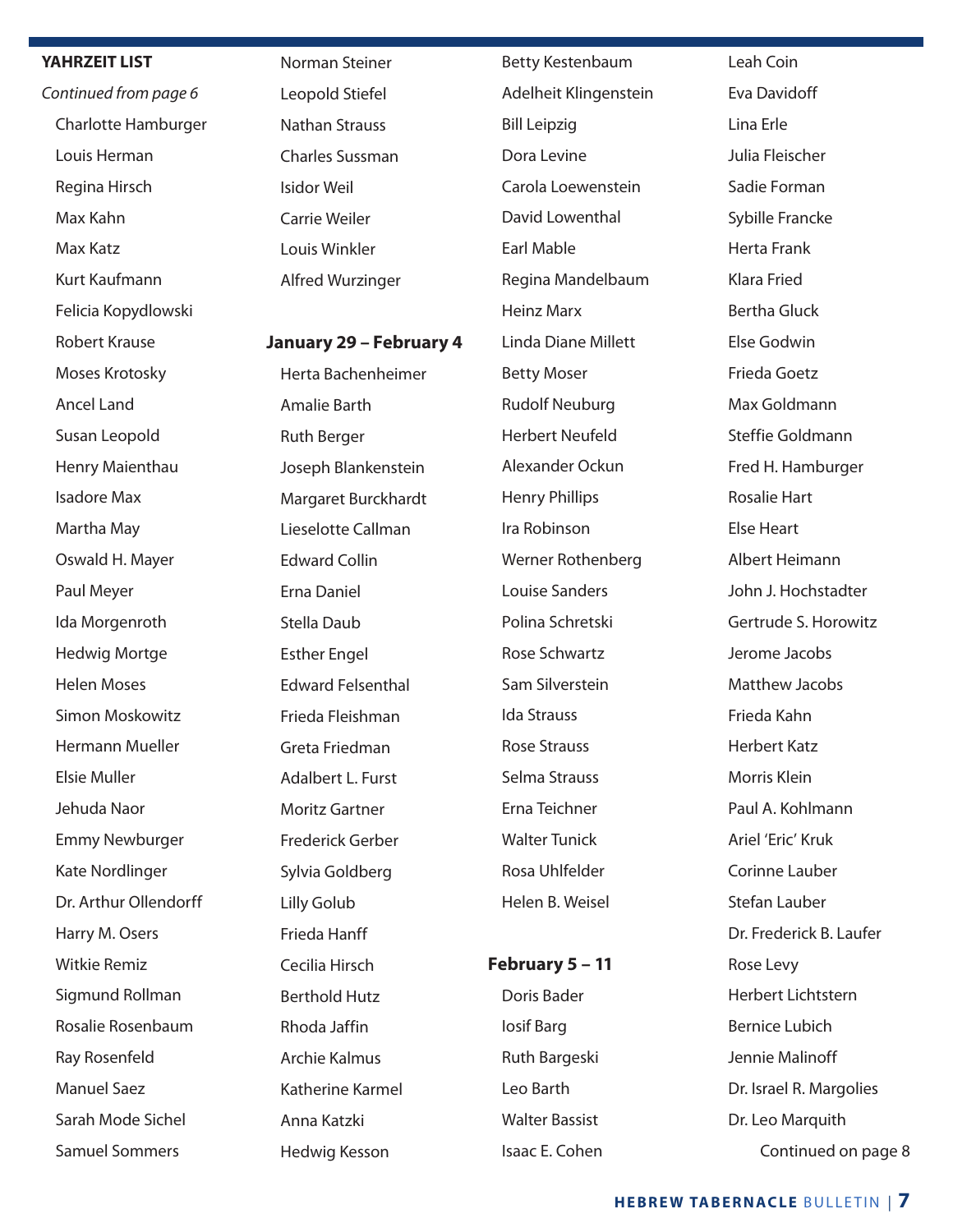#### **YAHRZEIT LIST**

*Continued from page 7* Milton Marx Sophie Marx Trude Melzer Samuel Morgenroth Frieda Moses Richard Mueller Martin Neuhaus Abe Newman Else Newman Julio Ottenheimer Mark Pomper Lenora Miller Robinson Marianne Romano Eli Rosenberg Annie Rosenbluth Elga Rosenfeld Herbert Saalfeld Hannah Schaye Paul Schiff Max Schuster William H. Schusterman Anna Sedwitz Luise Seeman Reny Smerka William Smith Samuel Solow David Strauss Joseph Stream Isidor M. Stutz Frieda Suran Lotte Wahle Albert Weil

#### **February 12 – 18**

Max Baender Emily Baker Hugo Baumgart Rae Bendheim Max Bloch Fred Brandon David Brickman Else Cohn Dorothy Davis Isaac Doniger Josef Eichenberg Lucy Zobel Eliaser Hermann Englaender Curt Frankel Amelia Fuld Estelle Gold Teddy Graubard Polly Grohs Lillian Gruberg Louis Hart Nathan Hausman Harold Hersh Clementine Herz Ernest Hesse Bernard Hirsch Pauline Isaacs Louis Joseph Jenny Kahn Julius Kaufmann Sgt. Edmund J. Klingenstein Helen F. Berg Rafael Kohn Mordechai Kohon Joan Landauer Herbert Lichtstern Margo Lindauer

Alfred Mayer Arthur Mayer Elfriede Meininger Ernestine Morris Lou Myerson Abe Neuman Judes Neuman Ida Neumark Edith Rosenthal Leopold Roth Friederike Rubens Paula Salzman Dr. Gerda Saul Arthur Schulhafer Jennie Schwarzbaum Sarah Schweitzer Fannie Sofransky Walter Sondhelm Mary Unger Ida Weinschenck Betty C. Weis Max Wetzler Friedel Wollmeringer Ann Zizmor **February 19 – 25** Rose Adler Clara Arnstein Edward Baar Julius Baer Charles Berger

William Davis

Sari Dolinger Ida Dreifus

Moritz Eberhardt

Helen Eckstein Alice Eisenheimer Oscar Eisner Caroline Eppstein Martin Fox Harriet Fuss Minnie Glauber Liselotte Hartmann Max Heyman Lilly Heymann Joel S. Hirschfeld Frieda W. Hochberger Leo Hochberger Walter Horn Irma Isner Siegmund Jaeger Anni Kastan Solomon Katz Albert Kaufman Isidore M. King Henry Kohlmann Ernest Landsberg Susan Kun Leddy Leopold Levy Marta Lomner Eugene Marx Sophie Mayer Carrie Meyer Elsie Monatt Samuel Oberst Bertha Philipp Julius Philipp Ruth Priest Pollitz Irwin Reutlinger Jeanie Rosenzveig Continued on page 9

**8** JANUARY-FEBRUARY 2017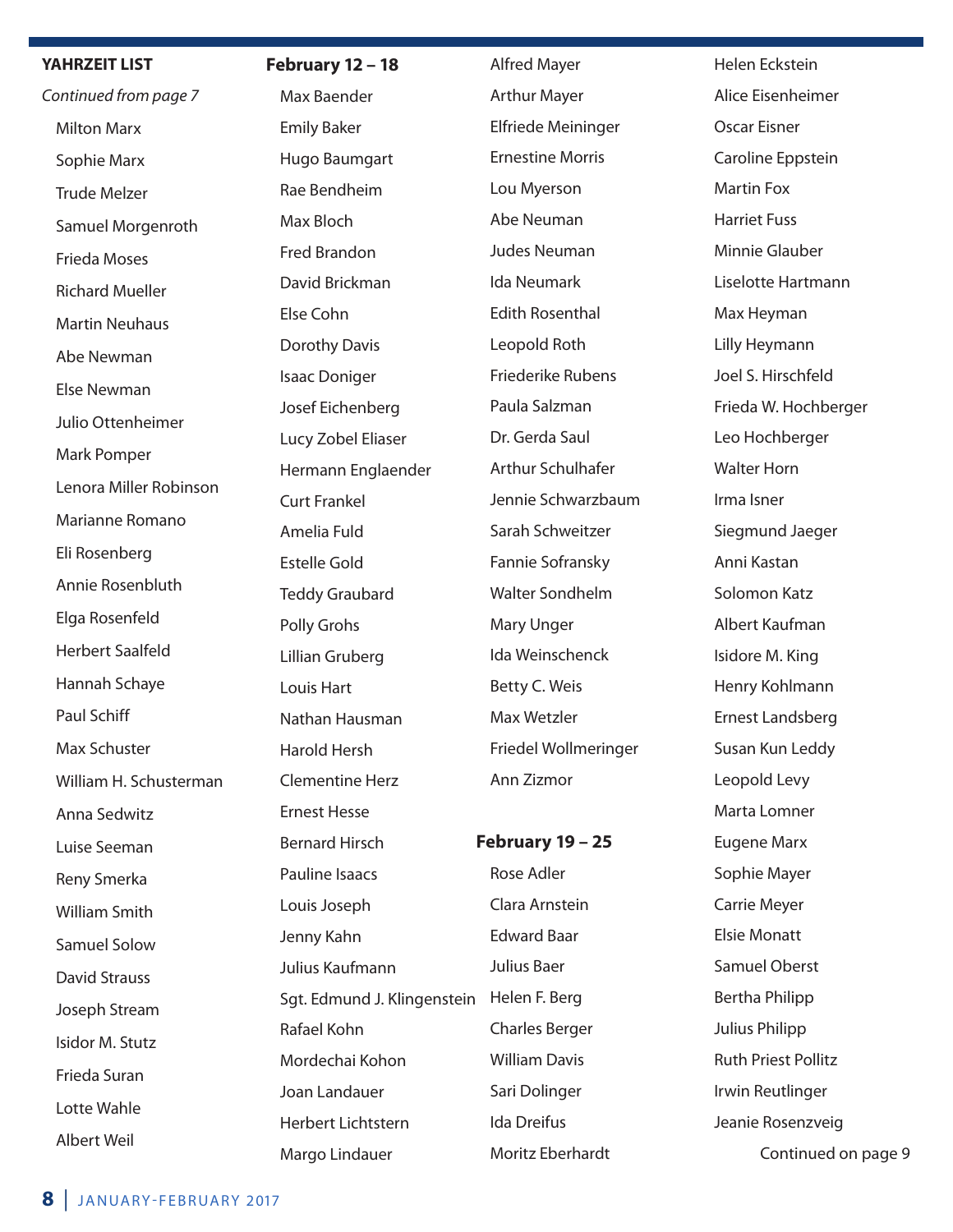**YAHRZEIT LIST**

*Continued from page 8* Elsye R. Rothschild Arthur Saalfeld

 Paul Schachter Norma Scharmaz Abraham Schwartz Lillian Schwartz

 Moritz Schwarzbaum Edward Sink Fritz Strauss Jerome Vigushin

Philip Weinstat



# The list of December Donations will be included in the March/April edition of the Bulletin. Thank you very much for your patience.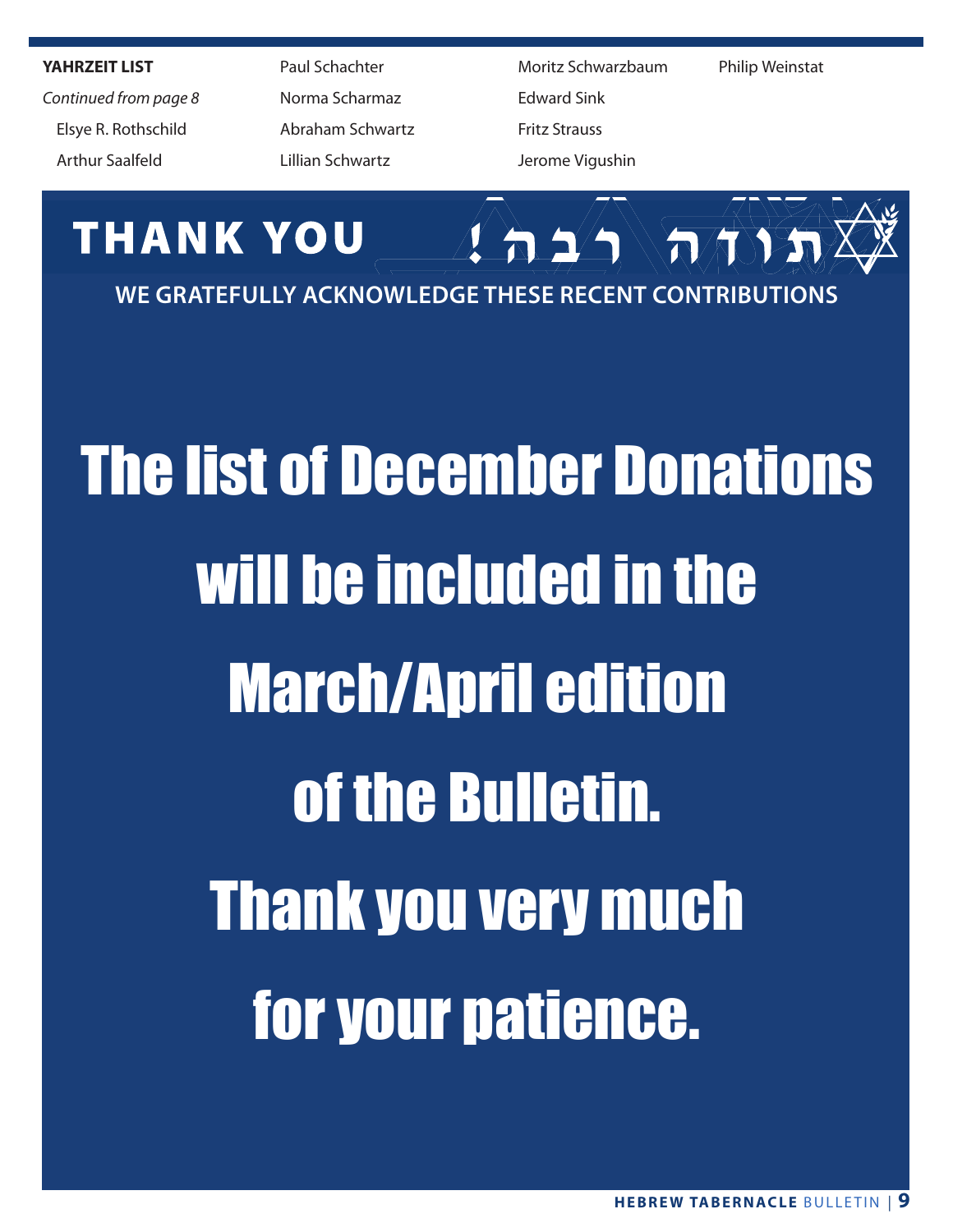## Interfaith Thanksgiving Celebration, November – We will respect, protect and care for each other

For the past three years, Rabbi Gale has built relationships through one-on-one conversations with many area clergy and community leaders. Because of his serious, consistent collaboration, the Interfaith Thanksgiving Celebration is just one part of something deeper, more substantial in Washington Heights/Inwood.

In addition to our Rabbi, Cantor and President, over 30 adult and 6 kid members of Tabernacle joined with over 400 clergy, faith leaders, elected officials and congregational and community members to celebrate our diversity, our unity and our resolve to protect and care for each other.

Twenty of our adults and teens volunteered and/or donated food or flowers to the event and the wonderful Friendship Kiddush that followed in the Social Hall.

The Honor Roll for this powerful event includes Hebrew Tabernacle and these organizations:

The Uptown Community Church

Fort Tryon Jewish Center

Beth Am – The People's Temple

Trinity Grace Church

Christ Crucified Fellowship

- Our Savior's Atonement Lutheran Church Fort Washington Collegiate Church
- Way 2 Life Ministries

United Palace Hour of Inspiration

Mosque of Islamic Brotherhood

St. Elizabeth's Church

Eagle and Condor Community Center

Operation Exodus

Washington Heights Community Conservatory Orchestra

and these elected officials (or representatives):

Council Member Ydannis Rodriguez & his Community Liaison Juan Pastor Council Member Mark Levine

Council Speaker Melissa Mark-Viverito

NYC Comptroller Scott Stringer

- NYC Mayor de Blasio's Senior Community Liaison Jonathan Soto
- And these neighbors who were honored for "The Choices They Made" in our Gold Wing exhibit:

Dr. Ruth, Mort, Matt, Manny, Kolby, Jewel, Elsa, and Brooke

## *NEWLY RENOVATED SOCIAL HALL AT THE* **PLANNING AN EVENT? COME SEE THE**

Hebrew Tabernacle Synagogue



Conveniently located at 185th Street and Fort Washington Avenue, half a block from the A train and M4 bus stop.

An assortment of rooms to suit small, medium or large occasions, including meetings, formal celebrations, classes, film presentations & live performances.



Suitable for catered events; equipped with a full Kosher kitchen and in-house catering at rates to fit any budget.

Seating capacity for 300 in our historical Sanctuary, complete with organ, grand piano, and sound-system.  $\int$ 





Our grand Social Hall holds 375 and is equipped with curtained stage, projection screen, sound system, banquet tables, and piano.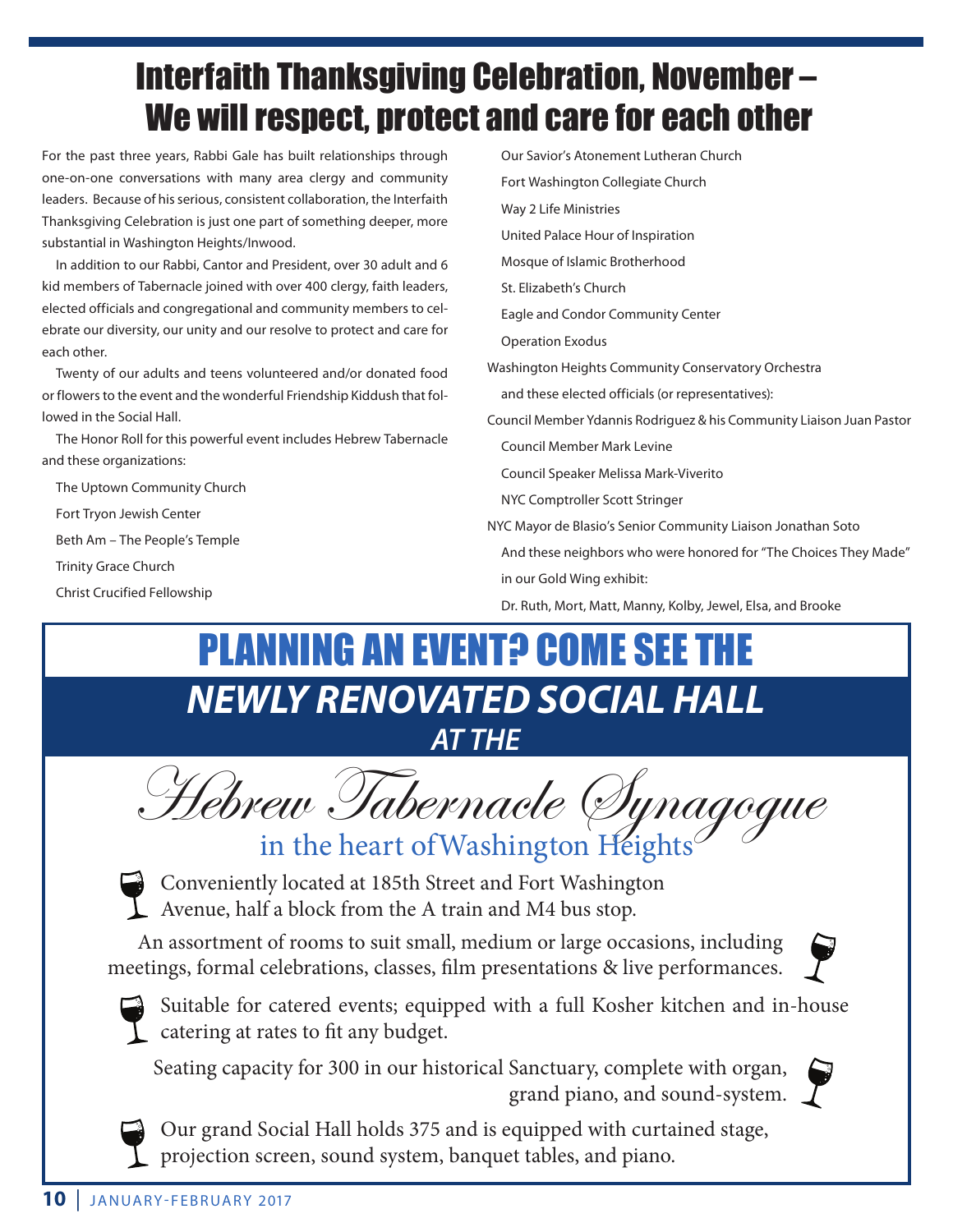#### JANUARY 2017 TEVET-SH'VAT/5777

| <b>SUNDAY</b>                   | <b>MONDAY</b>                                     |             | <b>TUESDAY</b>  | <b>WEDNESDAY</b>       | <b>THURSDAY</b> | <b>FRIDAY</b>                     | <b>SATURDAY</b>                                               |
|---------------------------------|---------------------------------------------------|-------------|-----------------|------------------------|-----------------|-----------------------------------|---------------------------------------------------------------|
| <b>TEVET 3</b>                  | <b>TEVET 4</b>                                    |             | <b>TEVET 5</b>  | <b>TEVET 6</b>         | <b>TEVET 7</b>  | <b>TEVET 8</b>                    | <b>TEVET 9</b>                                                |
| Chanukah: 8 <sup>th</sup> Day   | No Hebrew School                                  |             |                 | 4:00 pm: Hebrew School |                 | 6:00 pm: Tot Shabbat              | <b>Parashat Vayigash</b>                                      |
|                                 | 7:00 pm: Exercise Class                           |             |                 | Aleph-Grimmel          |                 | 7:30 pm: Kabbalat Shabbat Service | 10:00 am: Shaharit                                            |
|                                 |                                                   |             | 3               |                        |                 |                                   | 12:30 pm: Gold Wing Gallery<br>Exhibition "Kitchen & Curb" by |
|                                 |                                                   | $\mathbf 2$ |                 | 4                      | 5               | 6                                 | <b>Wilhelming Grant</b>                                       |
| <b>TEVET 10</b>                 | <b>TEVET 11</b>                                   |             | <b>TEVET 12</b> | <b>TEVET 13</b>        | <b>TEVET 14</b> | <b>TEVET 15</b>                   | <b>TEVET 16</b>                                               |
| 10:00 am: Mitzvah Day w/Beth Am | 4:00 pm: Hebrew School                            |             |                 | 4:00 pm: Hebrew School |                 | 7:30 pm: Kabbalat Shabbat Service | Parashat Vayechi                                              |
|                                 | Dalet-Zayin<br>7:00 pm: Exercise Class            |             |                 | Aleph-Grimmel          |                 |                                   | 10:00 am: Shaharit                                            |
|                                 |                                                   |             |                 |                        |                 |                                   |                                                               |
|                                 |                                                   |             |                 |                        |                 |                                   |                                                               |
| 8                               |                                                   | 9           | 10              | 11                     | 12              | 13                                | 14                                                            |
| <b>TEVET 17</b>                 | <b>TEVET 18</b>                                   |             | <b>TEVET 19</b> | <b>TEVET 20</b>        | <b>TEVET 21</b> | <b>TEVET 22</b>                   | <b>TEVET 23</b>                                               |
|                                 | 7:00 pm: Exercise Class                           |             |                 | 4:00 pm: Hebrew School |                 | 6:30 pm: Family Service/Dinner    | <b>Parashat Shemot</b>                                        |
|                                 |                                                   |             |                 | Aleph-Grimmel          |                 |                                   | 10:00 am: Shaharit                                            |
|                                 |                                                   |             |                 |                        |                 |                                   | 12:00 pm: Study of the Zohar                                  |
|                                 |                                                   |             |                 |                        |                 |                                   |                                                               |
| 15                              |                                                   | 16          |                 | 18                     | 19              | 20                                |                                                               |
| <b>TEVET 24</b>                 | <b>TEVET 25</b>                                   |             | <b>TEVET 26</b> | <b>TEVET 27</b>        | <b>TEVET 28</b> | <b>TEVET 29</b>                   | <b>SH'VAT1</b>                                                |
|                                 | 4:00 pm: Hebrew School                            |             |                 | 4:00 pm: Hebrew School |                 | 7:30 pm: Kabbalat Shabbat Service | <b>Parashat Vaera</b>                                         |
|                                 | Dalet-Zayin<br>7:00 pm: Exercise Class            |             |                 | Aleph-Grimmel          |                 |                                   | <b>Rosh Chodesh Sh'vat</b>                                    |
|                                 |                                                   |             |                 |                        |                 |                                   | 10:00 am: Family Friendly Service                             |
|                                 |                                                   |             |                 |                        |                 |                                   | 10:00 am: Shaharit                                            |
| 22                              |                                                   | 23          | 24              | 25                     | 26              | 27                                | 28                                                            |
| <b>SH'VAT 2</b>                 | <b>SH'VAT 3</b>                                   |             | <b>SH'VAT4</b>  |                        |                 |                                   |                                                               |
|                                 | Hebrew High School at                             |             |                 |                        |                 |                                   |                                                               |
|                                 | <b>HUC Soup Kitchen</b><br>4:00 pm: Hebrew School |             |                 |                        |                 |                                   |                                                               |
|                                 | Dalet-Zayin                                       |             |                 |                        |                 |                                   |                                                               |
|                                 | 7:00 pm: Exercise Class                           |             |                 |                        |                 |                                   |                                                               |
| 29                              |                                                   | 30          | 31              |                        |                 |                                   |                                                               |
|                                 |                                                   |             |                 |                        |                 |                                   |                                                               |

#### FEBRUARY 2017 SH'VAT-ADAR/5777

| <b>SUNDAY</b>                                                         | <b>MONDAY</b>                                                                                                     | <b>TUESDAY</b> | <b>WEDNESDAY</b><br><b>SH'VAT 5</b><br>4:00 pm: Hebrew School<br>Aleph-Grimmel                | <b>THURSDAY</b><br><b>SH'VAT 6</b> | <b>FRIDAY</b><br><b>SH'VAT 7</b><br>6:00 pm: Tot Shabbat<br>7:30 pm: Kabbalat Shabbat Service | <b>SATURDAY</b><br><b>SH'VAT 8</b><br><b>Parashat Bo</b><br>10:00 am: Shaharit                  |
|-----------------------------------------------------------------------|-------------------------------------------------------------------------------------------------------------------|----------------|-----------------------------------------------------------------------------------------------|------------------------------------|-----------------------------------------------------------------------------------------------|-------------------------------------------------------------------------------------------------|
|                                                                       |                                                                                                                   |                |                                                                                               | ŋ<br>Z                             | 3                                                                                             | 4                                                                                               |
| <b>SH'VAT 9</b>                                                       | <b>SH'VAT10</b><br>4:00 pm: Hebrew School<br>Dalet-Zayin<br>4:30 pm: Tu B'Shevat Seder<br>7:00 pm: Exercise Class | SH'VAT 11      | SH'VAT <sub>12</sub><br>4:00 pm: Hebrew School<br>Aleph-Grimmel<br>4:30 pm: Tu B'Shevat Seder | <b>SH'VAT13</b>                    | <b>SH'VAT 14</b><br>6:30 pm: Family Service/Dinner                                            | SH'VAT 15<br><b>Parashat Beshalach</b><br><b>Tu BiShvat</b><br>10:00 am: Shaharit               |
| 5                                                                     | 6                                                                                                                 |                | 8                                                                                             | g                                  | 10                                                                                            | 11                                                                                              |
| SH'VAT 16                                                             | <b>SH'VAT17</b><br>4:00 pm: Hebrew School<br>Dalet-Zayin<br>7:00 pm: Exercise Class                               | SH'VAT 18      | <b>SH'VAT 19</b><br>4:00 pm: Hebrew School<br>Aleph-Grimmel                                   | <b>SH'VAT 20</b>                   | <b>SH'VAT 21</b><br>7:30 pm: Kabbalat Shabbat Services                                        | <b>SH'VAT 22</b><br><b>Parashat Yitro</b><br>10:00 am: Shaharit<br>12:00 pm: Study of the Zohar |
| 12                                                                    | 13                                                                                                                | 14             | 15                                                                                            | 16                                 |                                                                                               | 18                                                                                              |
| <b>SH'VAT 23</b>                                                      | SH'VAT 24<br>7:00 pm: Exercise Class                                                                              | SH'VAT 25      | SH'VAT 26                                                                                     | <b>SH'VAT 27</b>                   | <b>SH'VAT 28</b><br>7:30 pm: Kabbalat Shabbat Service                                         | SH'VAT 29<br><b>Parashat Mishpatim</b><br><b>Shabbat Shekalim</b><br>10:00 am: Shaharit         |
| 19                                                                    | 20                                                                                                                | 21             | 22                                                                                            | 23                                 | 24                                                                                            | 25                                                                                              |
| <b>SH'VAT 30</b><br>2:00 pm: Baking Hamantaschen<br>and Carnival Prep | <b>ADAR1</b><br><b>Chanukah: Candle 3</b><br>7:00 pm: Exercise Class                                              | <b>ADAR2</b>   |                                                                                               |                                    |                                                                                               |                                                                                                 |
| 26                                                                    | 2 <sub>i</sub>                                                                                                    | 28             |                                                                                               |                                    |                                                                                               |                                                                                                 |